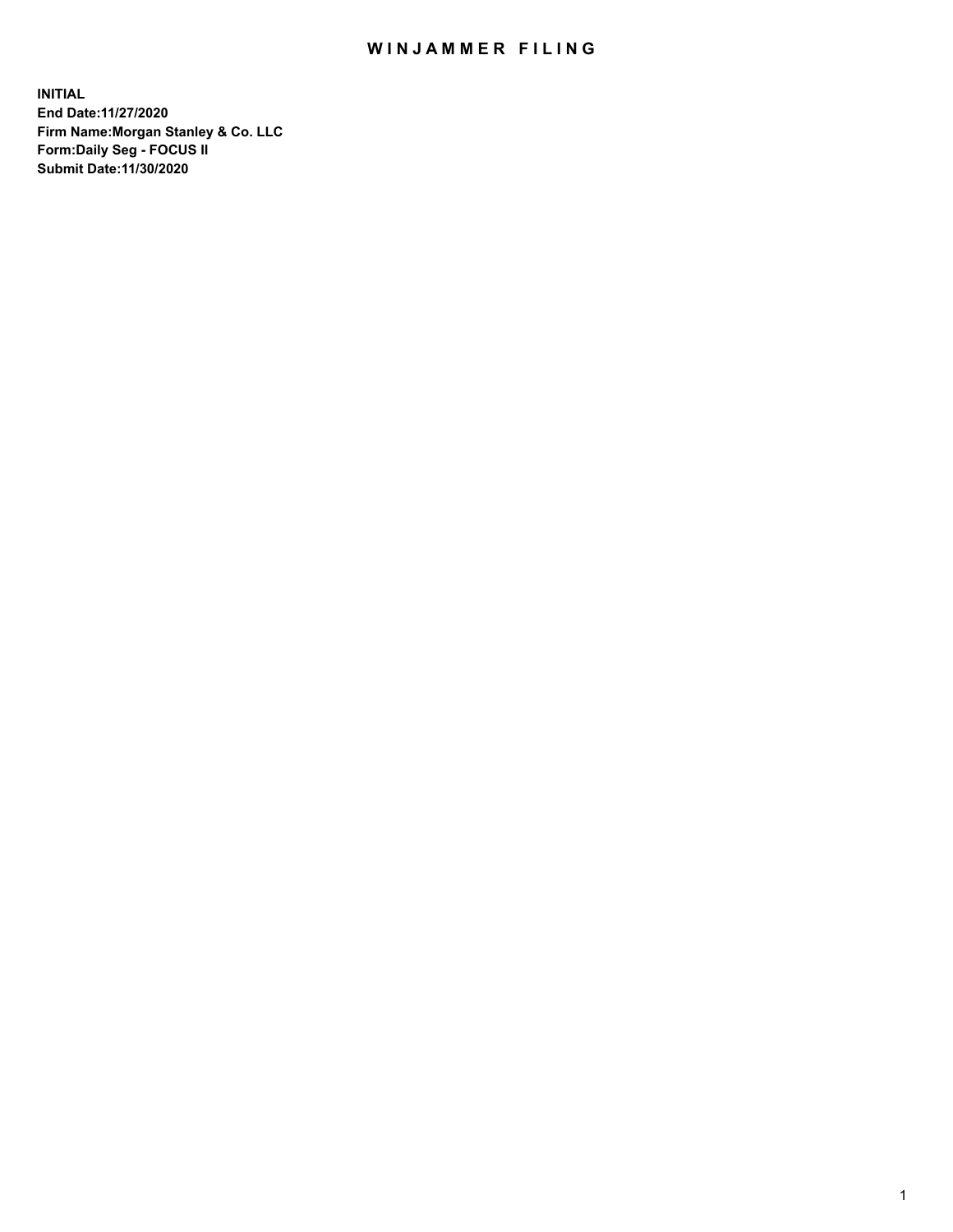**INITIAL End Date:11/27/2020 Firm Name:Morgan Stanley & Co. LLC Form:Daily Seg - FOCUS II Submit Date:11/30/2020 Daily Segregation - Cover Page**

| Name of Company                                                                                                                                                                                                                                                                                                                | <b>Morgan Stanley &amp; Co. LLC</b>                    |
|--------------------------------------------------------------------------------------------------------------------------------------------------------------------------------------------------------------------------------------------------------------------------------------------------------------------------------|--------------------------------------------------------|
| <b>Contact Name</b>                                                                                                                                                                                                                                                                                                            | <b>Ikram Shah</b>                                      |
| <b>Contact Phone Number</b>                                                                                                                                                                                                                                                                                                    | 212-276-0963                                           |
| <b>Contact Email Address</b>                                                                                                                                                                                                                                                                                                   | Ikram.shah@morganstanley.com                           |
| FCM's Customer Segregated Funds Residual Interest Target (choose one):<br>a. Minimum dollar amount: ; or<br>b. Minimum percentage of customer segregated funds required:% ; or<br>c. Dollar amount range between: and; or<br>d. Percentage range of customer segregated funds required between:% and%.                         | 235,000,000<br><u>0</u><br>0 Q<br>0 Q                  |
| FCM's Customer Secured Amount Funds Residual Interest Target (choose one):<br>a. Minimum dollar amount: ; or<br>b. Minimum percentage of customer secured funds required:% ; or<br>c. Dollar amount range between: and; or<br>d. Percentage range of customer secured funds required between: % and %.                         | 140,000,000<br><u>0</u><br><u>00</u><br>0 <sub>0</sub> |
| FCM's Cleared Swaps Customer Collateral Residual Interest Target (choose one):<br>a. Minimum dollar amount: ; or<br>b. Minimum percentage of cleared swaps customer collateral required:% ; or<br>c. Dollar amount range between: and; or<br>d. Percentage range of cleared swaps customer collateral required between:% and%. | 92,000,000<br><u>0</u><br>0 Q<br>00                    |

Attach supporting documents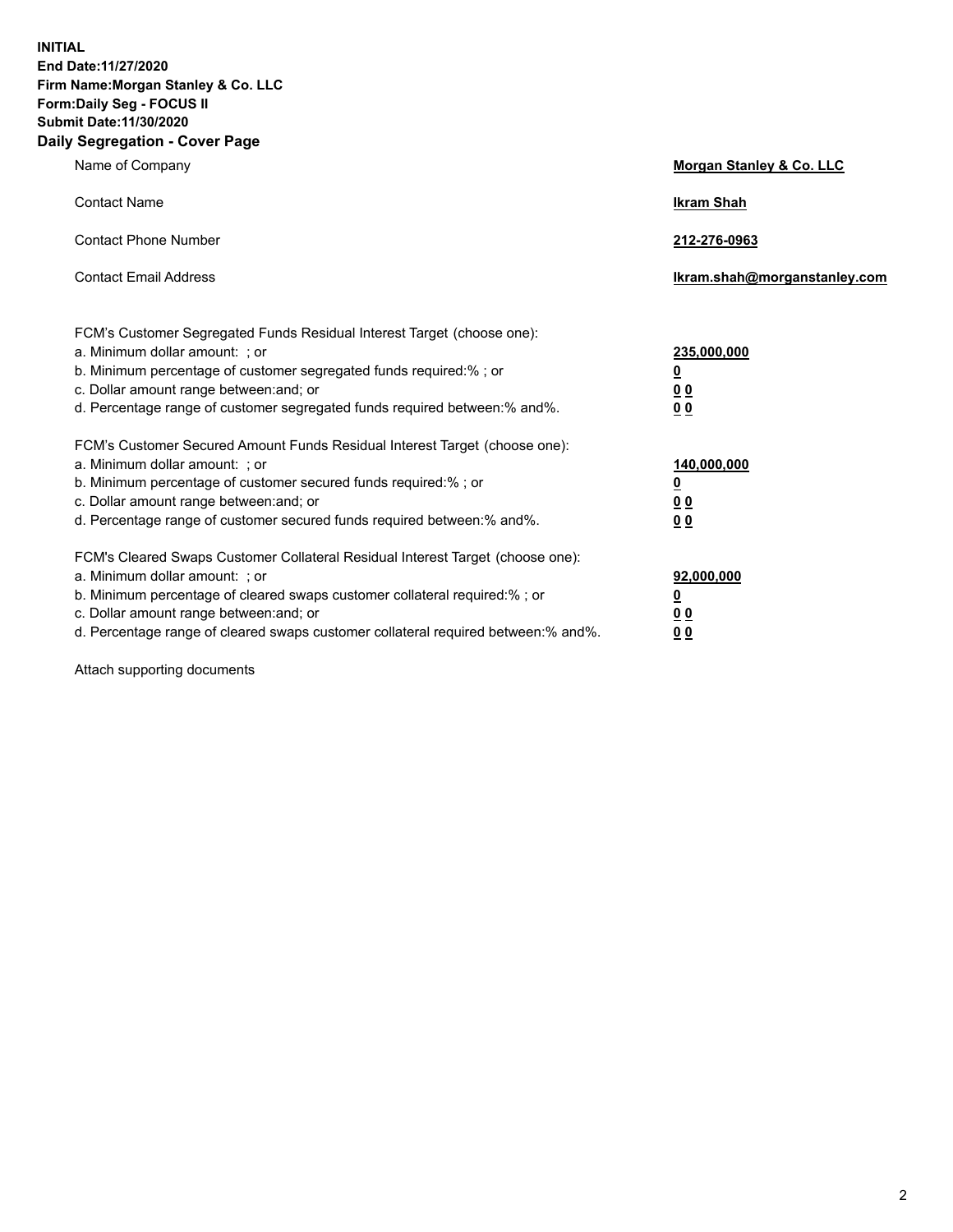## **INITIAL End Date:11/27/2020 Firm Name:Morgan Stanley & Co. LLC Form:Daily Seg - FOCUS II Submit Date:11/30/2020 Daily Segregation - Secured Amounts** Foreign Futures and Foreign Options Secured Amounts Amount required to be set aside pursuant to law, rule or regulation of a foreign government or a rule of a self-regulatory organization authorized thereunder 1. Net ledger balance - Foreign Futures and Foreign Option Trading - All Customers A. Cash **3,778,816,013** [7315] B. Securities (at market) **2,679,575,189** [7317] 2. Net unrealized profit (loss) in open futures contracts traded on a foreign board of trade **1,332,842,878** [7325] 3. Exchange traded options a. Market value of open option contracts purchased on a foreign board of trade **26,925,020** [7335] b. Market value of open contracts granted (sold) on a foreign board of trade **-27,727,307** [7337] 4. Net equity (deficit) (add lines 1. 2. and 3.) **7,790,431,793** [7345] 5. Account liquidating to a deficit and account with a debit balances - gross amount **16,685,454** [7351] Less: amount offset by customer owned securities **-12,661,139** [7352] **4,024,315**

- 6. Amount required to be set aside as the secured amount Net Liquidating Equity Method (add lines 4 and 5)
- 7. Greater of amount required to be set aside pursuant to foreign jurisdiction (above) or line 6.

## FUNDS DEPOSITED IN SEPARATE REGULATION 30.7 ACCOUNTS

- 1. Cash in banks
	- A. Banks located in the United States **559,841,075** [7500]
	- B. Other banks qualified under Regulation 30.7 **625,866,624** [7520] **1,185,707,699**
- 2. Securities
	- A. In safekeeping with banks located in the United States **534,073,884** [7540]
	- B. In safekeeping with other banks qualified under Regulation 30.7 **24,975,047** [7560] **559,048,931**
- 3. Equities with registered futures commission merchants
	-
	- B. Securities **0** [7590]
	- C. Unrealized gain (loss) on open futures contracts **-939,809** [7600]
	- D. Value of long option contracts **0** [7610]
	- E. Value of short option contracts **0** [7615] **22,066,407** [7620]
- 4. Amounts held by clearing organizations of foreign boards of trade
	-
	- B. Securities **0** [7650]
	- C. Amount due to (from) clearing organization daily variation **0** [7660]
	- D. Value of long option contracts **0** [7670]
	- E. Value of short option contracts **0** [7675] **0** [7680]
- 5. Amounts held by members of foreign boards of trade
	-
	-
	- C. Unrealized gain (loss) on open futures contracts **1,333,782,686** [7720]
	- D. Value of long option contracts **26,925,020** [7730]
	- E. Value of short option contracts **-27,727,307** [7735] **6,328,828,639**
- 6. Amounts with other depositories designated by a foreign board of trade **0** [7760]
- 7. Segregated funds on hand **0** [7765]
- 8. Total funds in separate section 30.7 accounts **8,095,651,676** [7770]
- 9. Excess (deficiency) Set Aside for Secured Amount (subtract line 7 Secured Statement Page 1 from Line 8)
- 10. Management Target Amount for Excess funds in separate section 30.7 accounts **140,000,000** [7780]
- 11. Excess (deficiency) funds in separate 30.7 accounts over (under) Management Target **161,195,568** [7785]

**0** [7305]

[7354] **7,794,456,108** [7355]

**7,794,456,108** [7360]

[7530]

[7570]

A. Cash **23,006,216** [7580]

A. Cash **0** [7640]

 A. Cash **2,875,321,982** [7700] B. Securities **2,120,526,258** [7710] [7740] **301,195,568** [7380]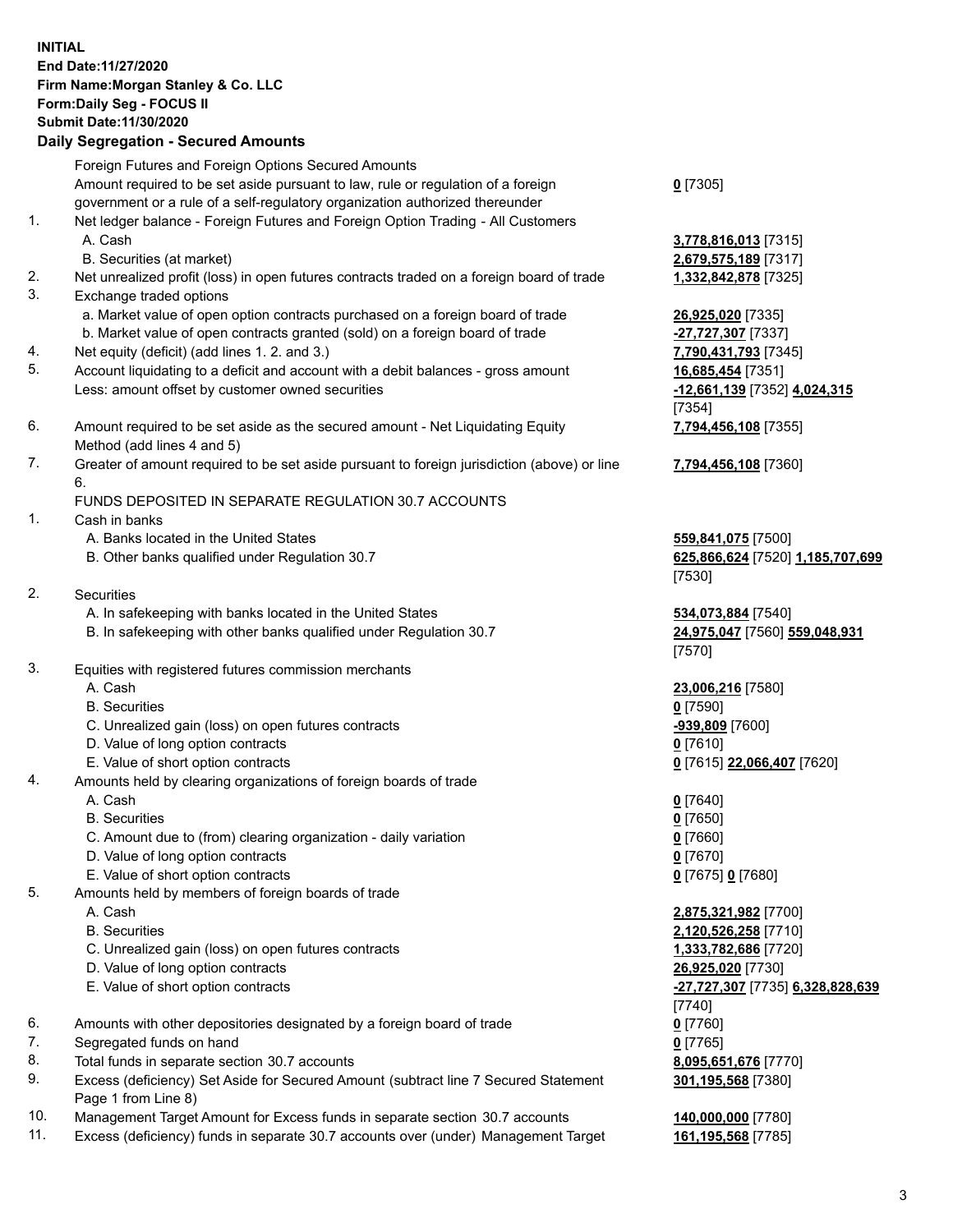|     | <b>INITIAL</b><br>End Date: 11/27/2020<br>Firm Name: Morgan Stanley & Co. LLC                  |                                    |
|-----|------------------------------------------------------------------------------------------------|------------------------------------|
|     | <b>Form:Daily Seg - FOCUS II</b>                                                               |                                    |
|     | <b>Submit Date: 11/30/2020</b>                                                                 |                                    |
|     | Daily Segregation - Segregation Statement                                                      |                                    |
|     |                                                                                                |                                    |
|     | SEGREGATION REQUIREMENTS (Section 4d(2) of the CEAct)                                          |                                    |
| 1.  | Net ledger balance                                                                             |                                    |
|     | A. Cash                                                                                        | <u>15,021,275,736</u> [7010]       |
|     | B. Securities (at market)                                                                      | <u>8,283,274,923</u> [7020]        |
| 2.  | Net unrealized profit (loss) in open futures contracts traded on a contract market             | 2,901,527,997 [7030]               |
| 3.  | Exchange traded options                                                                        |                                    |
|     | A. Add market value of open option contracts purchased on a contract market                    | 489,527,139 [7032]                 |
|     | B. Deduct market value of open option contracts granted (sold) on a contract market            | -374,132,178 [7033]                |
| 4.  | Net equity (deficit) (add lines 1, 2 and 3)                                                    | 26,321,473,617 [7040]              |
| 5.  | Accounts liquidating to a deficit and accounts with                                            |                                    |
|     | debit balances - gross amount                                                                  | 115,240,368 [7045]                 |
|     | Less: amount offset by customer securities                                                     | -114,852,878 [7047] 387,490 [7050] |
| 6.  | Amount required to be segregated (add lines 4 and 5)                                           | 26,321,861,107 [7060]              |
|     | FUNDS IN SEGREGATED ACCOUNTS                                                                   |                                    |
| 7.  | Deposited in segregated funds bank accounts                                                    |                                    |
|     | A. Cash                                                                                        | 4,210,114,378 [7070]               |
|     | B. Securities representing investments of customers' funds (at market)                         | 0 [7080]                           |
|     | C. Securities held for particular customers or option customers in lieu of cash (at<br>market) | 1,644,964,848 [7090]               |
| 8.  |                                                                                                |                                    |
|     | Margins on deposit with derivatives clearing organizations of contract markets<br>A. Cash      |                                    |
|     | B. Securities representing investments of customers' funds (at market)                         | <u>14,059,599,908</u> [7100]       |
|     |                                                                                                | $0$ [7110]                         |
|     | C. Securities held for particular customers or option customers in lieu of cash (at<br>market) | 6,638,310,075 [7120]               |
| 9.  | Net settlement from (to) derivatives clearing organizations of contract markets                | <u>144,295,861</u> [7130]          |
| 10. | Exchange traded options                                                                        |                                    |
|     | A. Value of open long option contracts                                                         | <u>489,527,139</u> [7132]          |
|     | B. Value of open short option contracts                                                        | -374,132,178 [7133]                |
| 11. | Net equities with other FCMs                                                                   |                                    |
|     | A. Net liquidating equity                                                                      | 10,522,883 [7140]                  |
|     | B. Securities representing investments of customers' funds (at market)                         | $0$ [7160]                         |
|     | C. Securities held for particular customers or option customers in lieu of cash (at            | $0$ [7170]                         |
|     | market)                                                                                        |                                    |
| 12. | Segregated funds on hand                                                                       | $0$ [7150]                         |
| 13. | Total amount in segregation (add lines 7 through 12)                                           | 26,823,202,914 [7180]              |
| 14. | Excess (deficiency) funds in segregation (subtract line 6 from line 13)                        | 501,341,807 [7190]                 |
| 15. | Management Target Amount for Excess funds in segregation                                       | 235,000,000 [7194]                 |

16. Excess (deficiency) funds in segregation over (under) Management Target Amount Excess

**266,341,807** [7198]